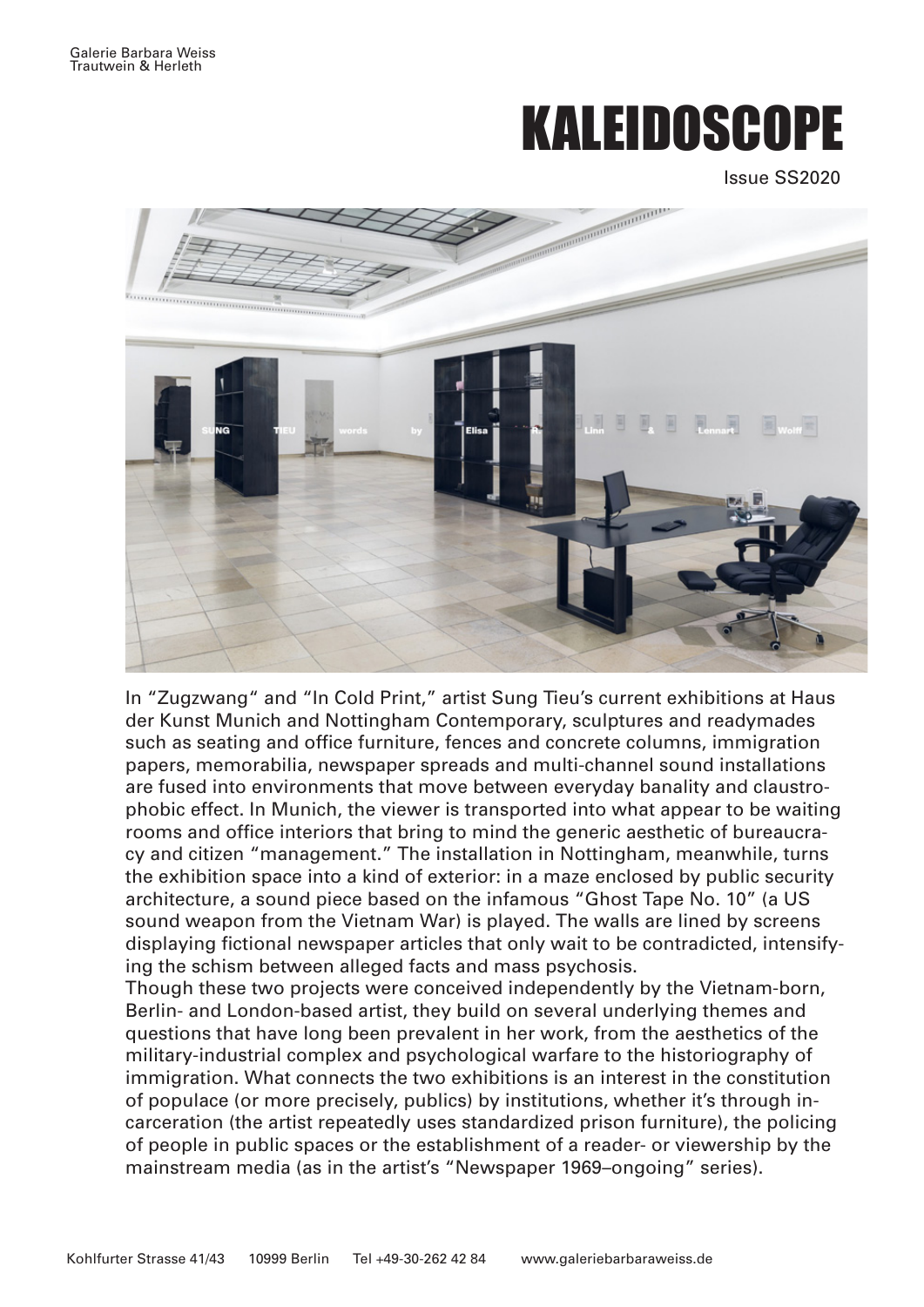

In response to this centralized and state-led production of (in)voluntary communities, Tieu has co-founded a series of collaborative and performative projects that leave the gallery setting. Most recently, in a 2019 performance at Tate Modern titled East London Cable, she and her fellow performers—Aoibheann Greenan, Dan Marre, Eve Stainton, Florence Peake, Jos Bitelli, Louis Brown and Wojciech Kosma—set out to revamp the spirit of local access TV to generate local specificity while drawing more diverse audiences, calling to mind Kit Galloway and Sherrie Rabinowitz's "Aesthetic Research in Telecommunications" projects (1975–1977). For an earlier project called "TROI OI" (2014), Tieu worked with Swedish-Vietnamese fashion designer Nhu Duong to design sweaters that were sold at Vietnamese-immigrant-owned flower shops in Berlin, inviting local art audiences to engage with the history of the Vietnamese diaspora, which was subjected to the former inner-German and inner-Vietnamese division, while at the same time asking questions about what constitutes that very community.

Despite working with her personal history of migration ("Zugzwang" includes large mirrored steel panels engraved with an abstracted image of the forest through which she crossed the Czech-German border in 1992), her work resists an autobiographical fixation. Instead, it confronts the art institution itself by highlighting the absurdities of the bureaucratic machine that surround us (and of which the museum is ultimately an extension). To grasp the all-encompassing nature of the present-day neoliberal state, Tieu employs a multitude of activities, from conducting research to producing collaborative sound works with composers like Ville Haimala and physically remaking the very architecture of exclusion and delineation that to most people remains out of sight. It all amounts to what Thomas Keenan once termed "counter-forensics": a tactical approach to reassessing our collective political memory.